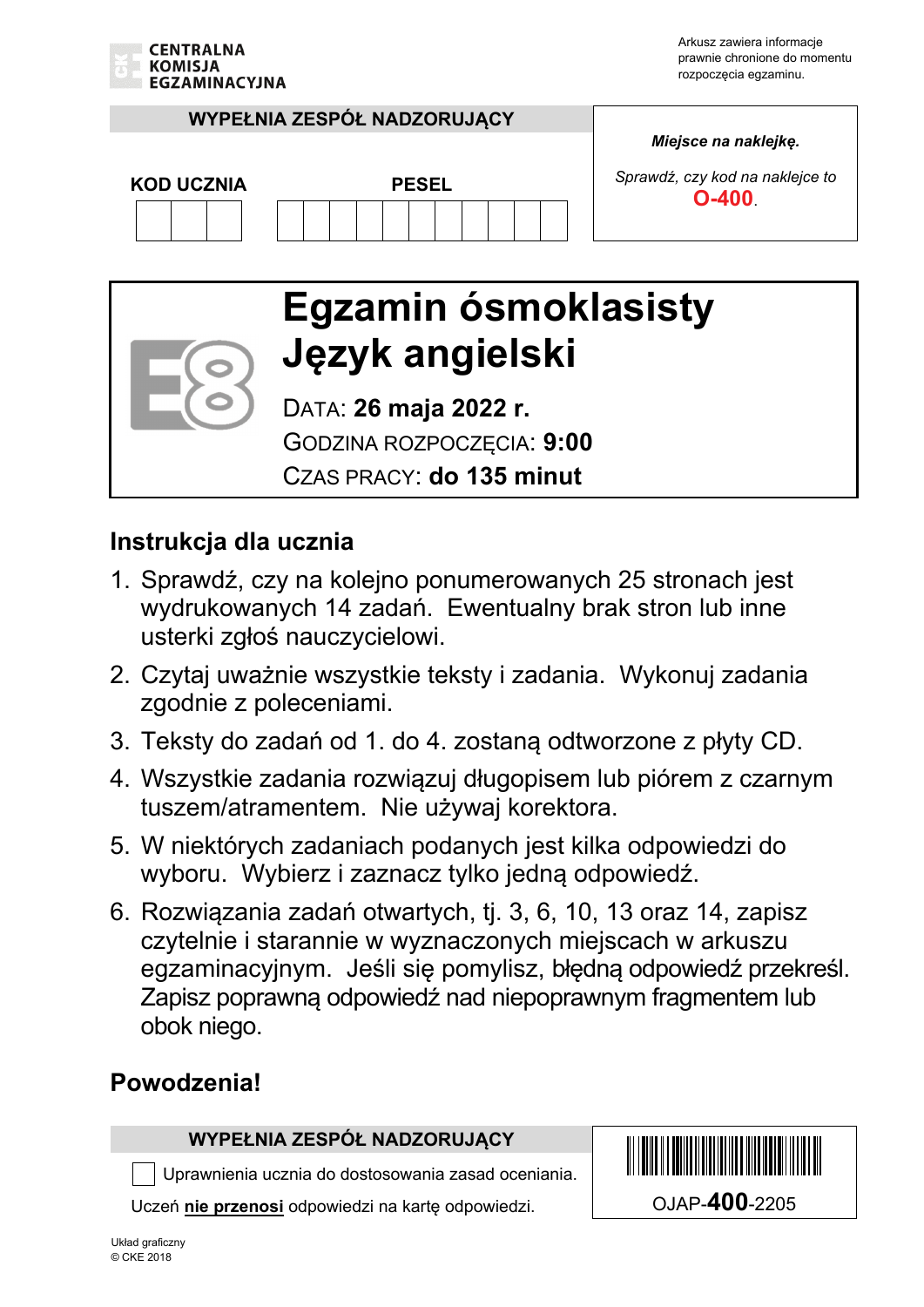# **Zadanie 1. (0–5)**

Usłyszysz dwukrotnie pięć tekstów. W zadaniach 1.1.–1.5., na podstawie informacji zawartych w nagraniu, z podanych odpowiedzi wybierz właściwą. Zakreśl jedną z liter: A, B albo C.

1.1. Which activity are the speakers going to do together?



B.

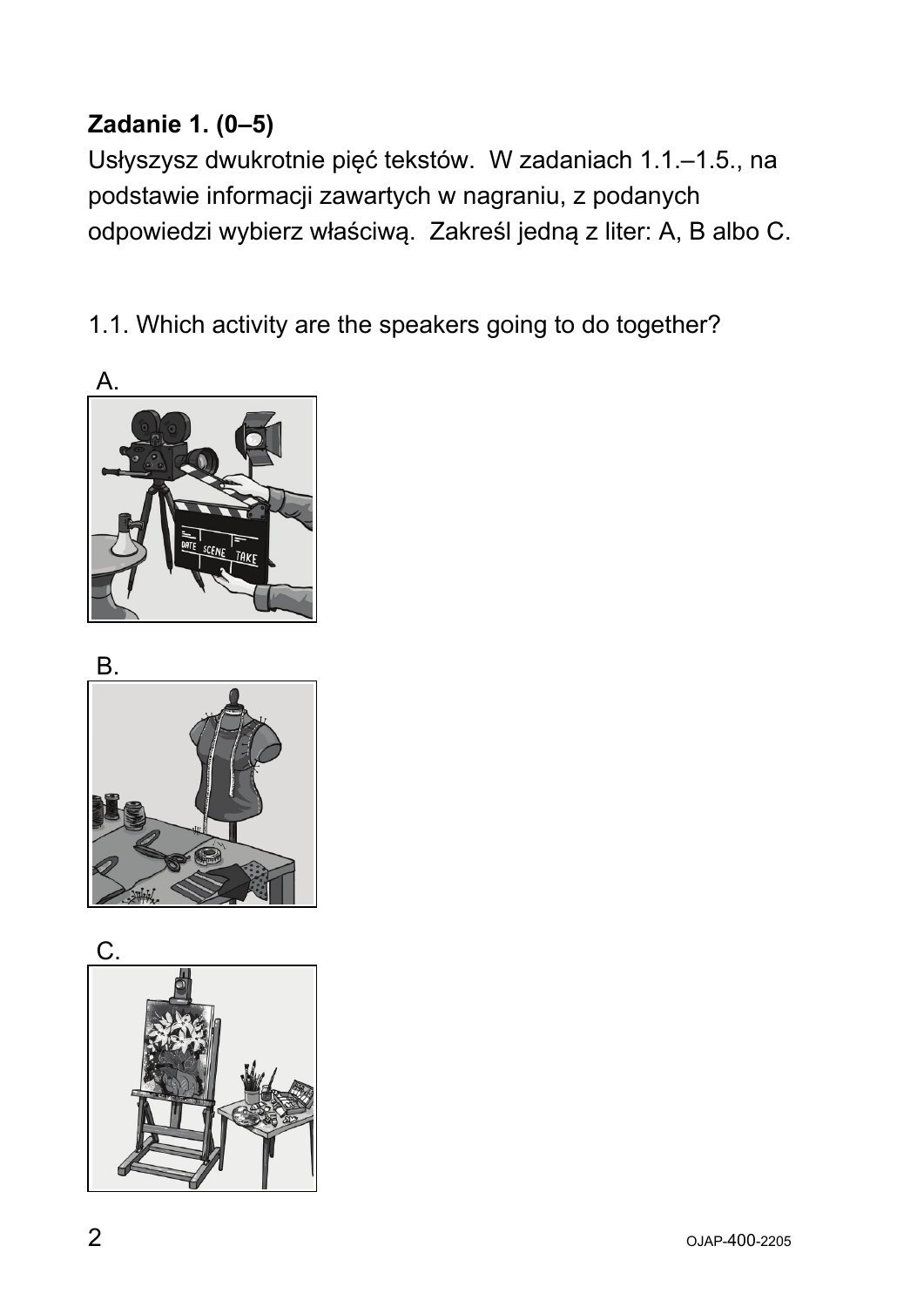1.2. Which photo is the woman talking about?



#### B.



# C.

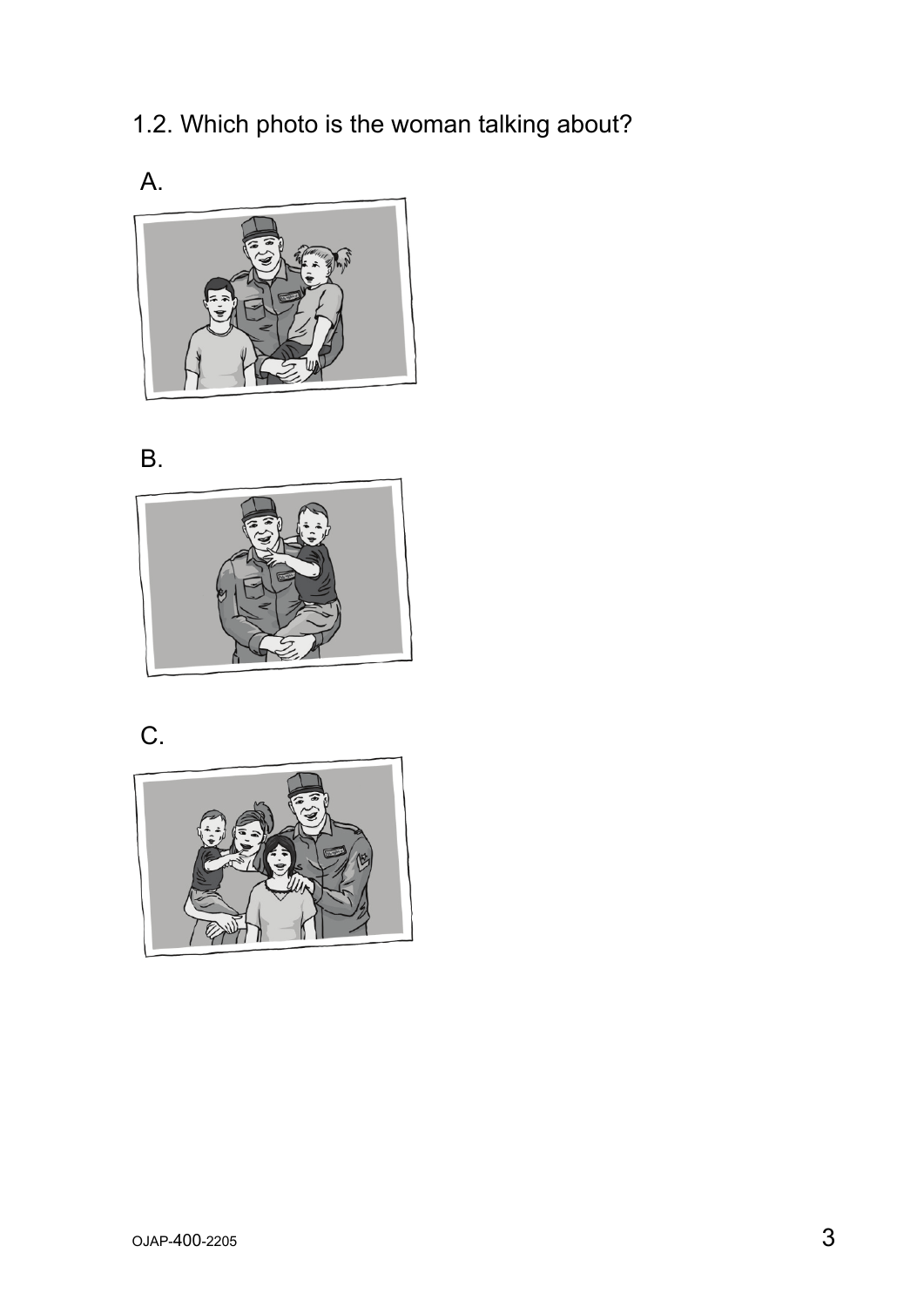# 1.3. Where are the people talking?





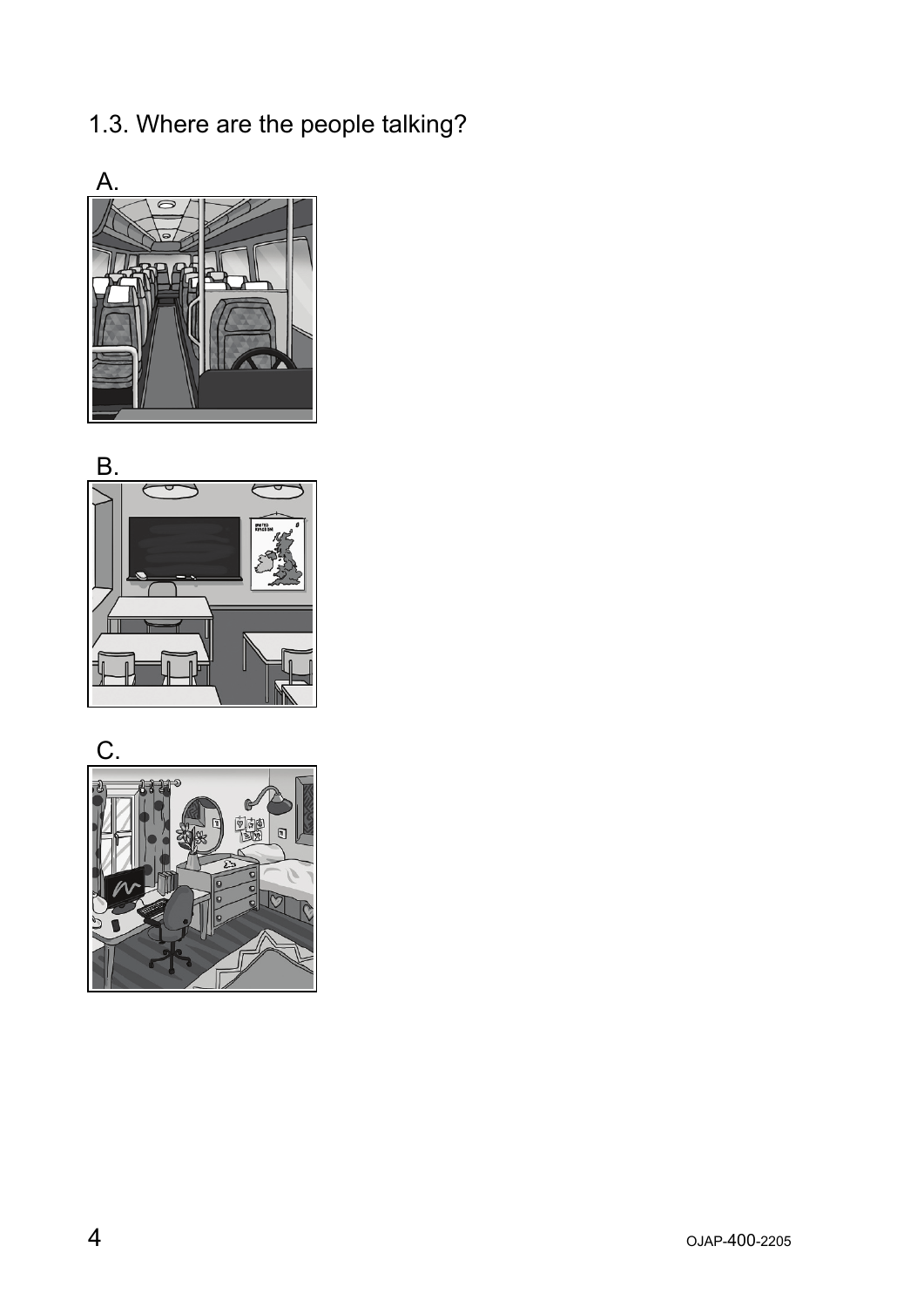- 1.4. What are the children talking about?
- A. a film
- B. a magic show
- C. a piano concert
- 1.5. In the conversation the boy
- A. thanks the girl for her opinion.
- B. asks the girl for a suggestion.
- C. gives the girl some advice.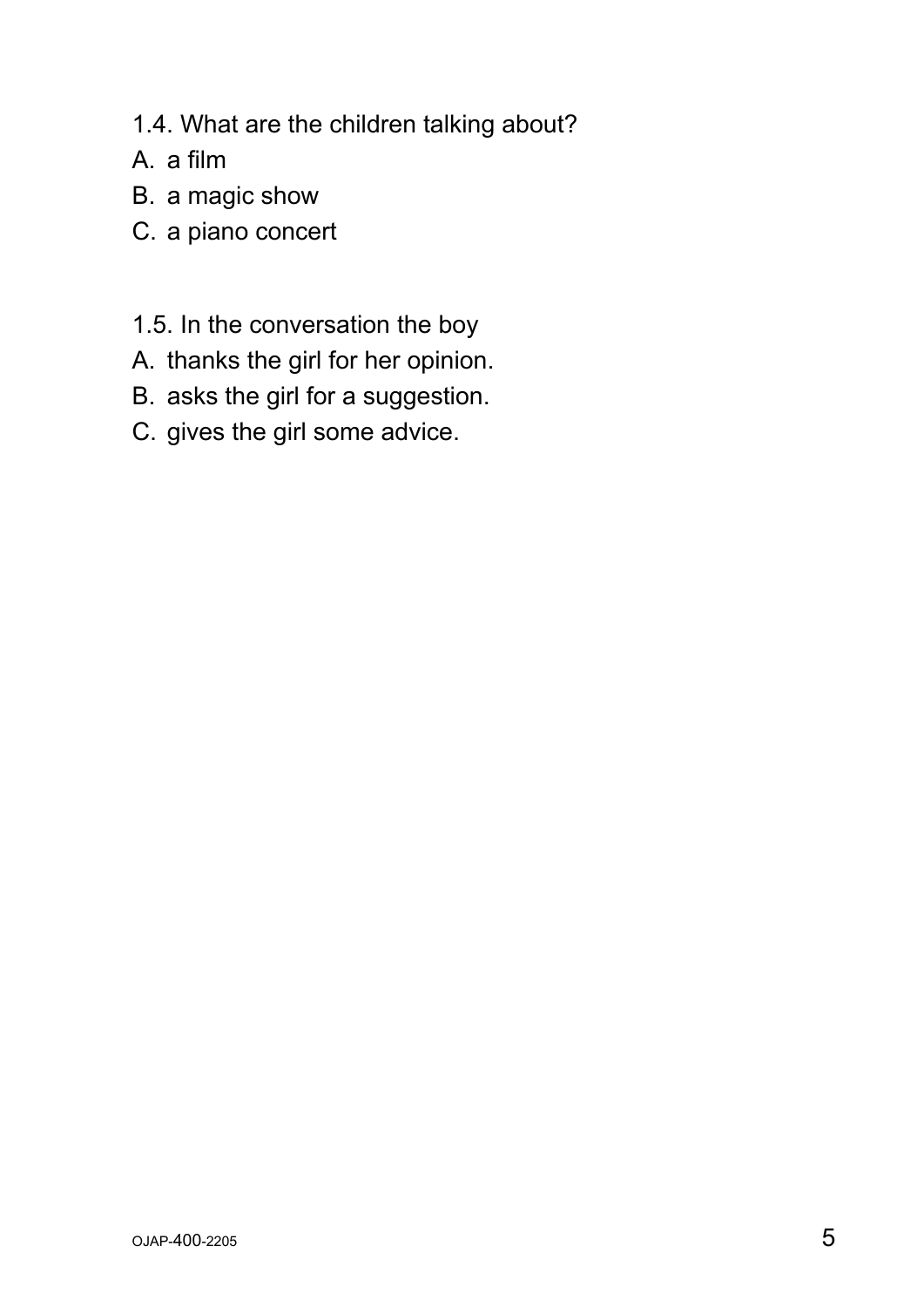## **Zadanie 2. (0–4)**

Usłyszysz dwukrotnie cztery wypowiedzi na temat podróżowania pociągiem. Na podstawie informacji zawartych w nagraniu dopasuj do każdej wypowiedzi (2.1.–2.4.) odpowiadające jej zdanie (A–E). Wpisz rozwiązania do tabeli. Uwaga! Jedno zdanie zostało podane dodatkowo i nie pasuje do żadnej wypowiedzi.

- A. I had a cold after a train journey.
- B. I enjoyed my train journey.
- C. Our journey took longer than planned.
- D. I had to wait because the train was late.
- E. I helped someone at a train station.

| 2.1. |  |
|------|--|
| 2.2. |  |
| 2.3. |  |
| 2.4  |  |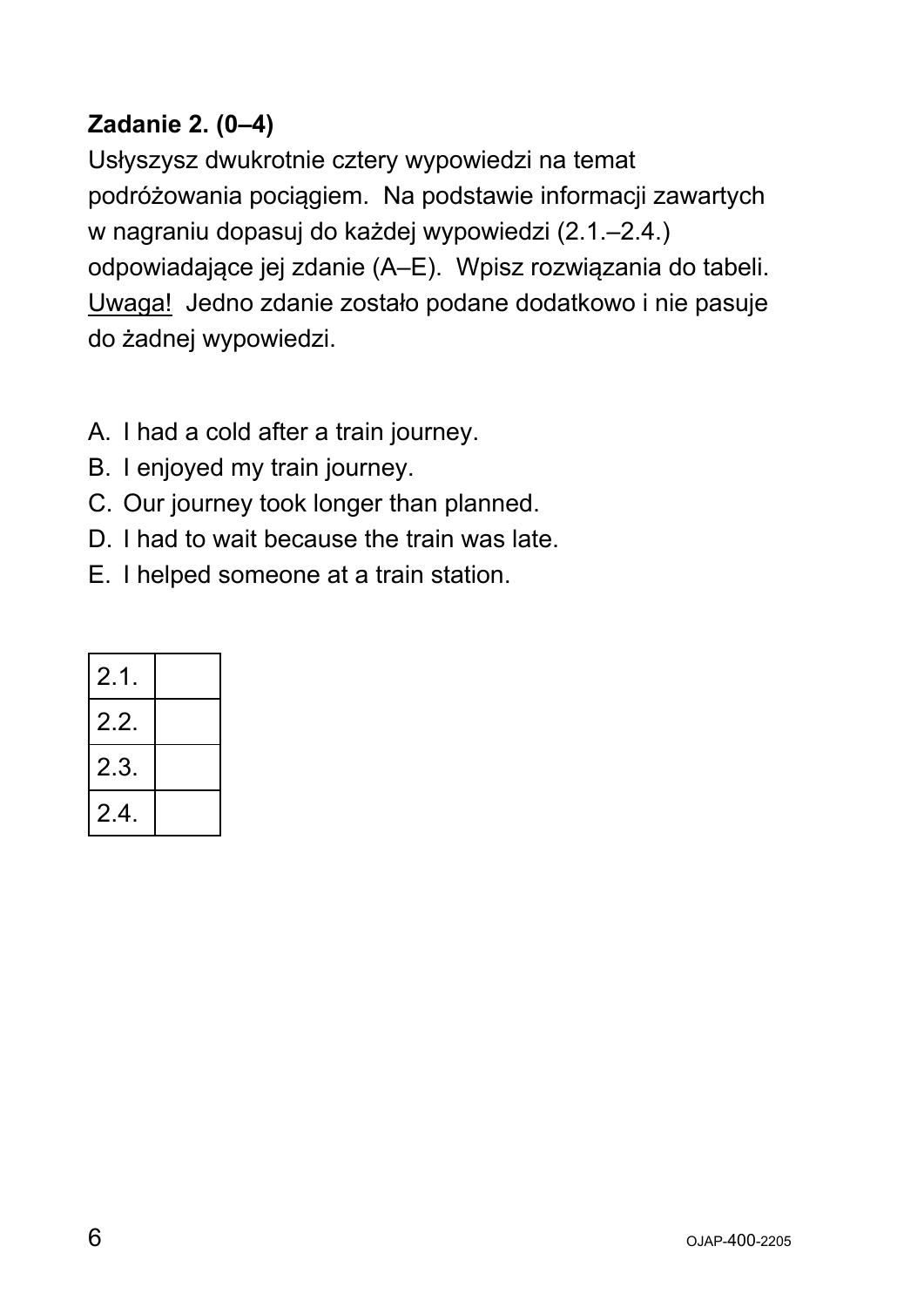#### **Zadanie 3. (0–3)**

Usłyszysz dwukrotnie wywiad z zawodowym pilotem. Na podstawie informacji zawartych w nagraniu uzupełnij luki 3.1.–3.3. w notatce, tak aby jak najbardziej precyzyjnie oddać sens wysłuchanego tekstu. Luki należy uzupełnić w języku angielskim.

The youngest female passenger plane captain

Kate completed her training at a school for passenger plane pilots in 3.1. \_\_\_\_\_\_\_\_\_\_\_\_\_\_\_\_\_\_\_\_\_\_\_\_\_\_\_\_\_\_\_\_\_\_\_\_\_

because it was cheaper.

At the school she didn't like 3.2. \_\_\_\_\_\_\_\_\_\_\_\_\_\_\_\_\_\_\_\_\_\_\_\_

 $\mathcal{L}_\text{max}$  and  $\mathcal{L}_\text{max}$  and  $\mathcal{L}_\text{max}$  and  $\mathcal{L}_\text{max}$  and  $\mathcal{L}_\text{max}$  and  $\mathcal{L}_\text{max}$ 

As a captain she has landed at 3.3. different airports.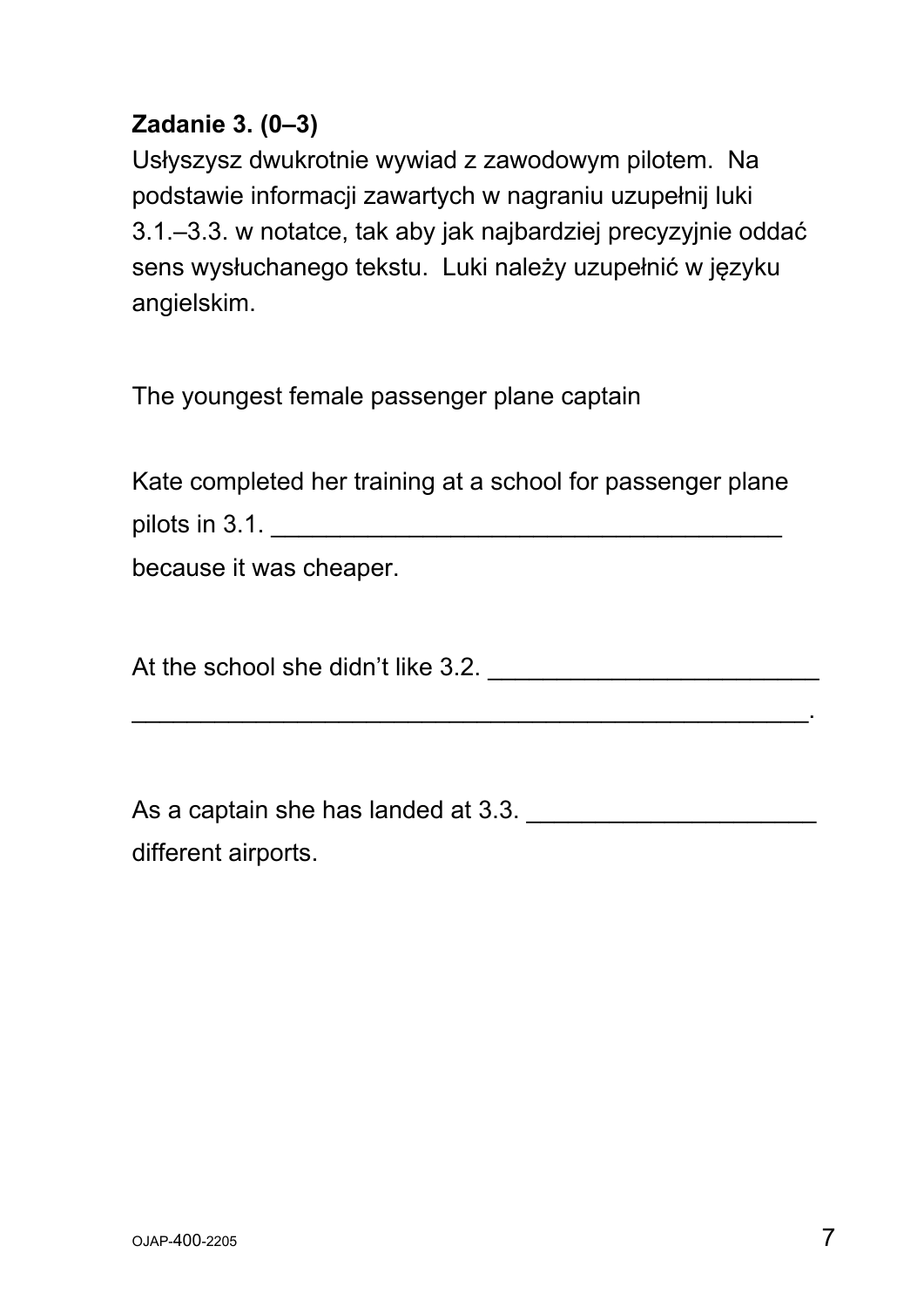## **Zadanie 4. (0–4)**

Usłyszysz dwukrotnie cztery wypowiedzi związane ze zwierzętami domowymi (4.1.–4.4.). Do każdej z nich dobierz właściwą reakcję (A–E). Wpisz rozwiązania do tabeli. Uwaga! Jedna reakcja została podana dodatkowo i nie pasuje do żadnej wypowiedzi.

- A. Yes, if they are trained to sit quietly.
- B. A hamster would be best for me.
- C. Thanks for taking care of him.
- D. No, I forgot, but I'm going to do it now.
- E. It's easy with some snacks and a lot of toys.

| 4.1. |  |
|------|--|
| 4.2. |  |
| 4.3. |  |
| 4.4. |  |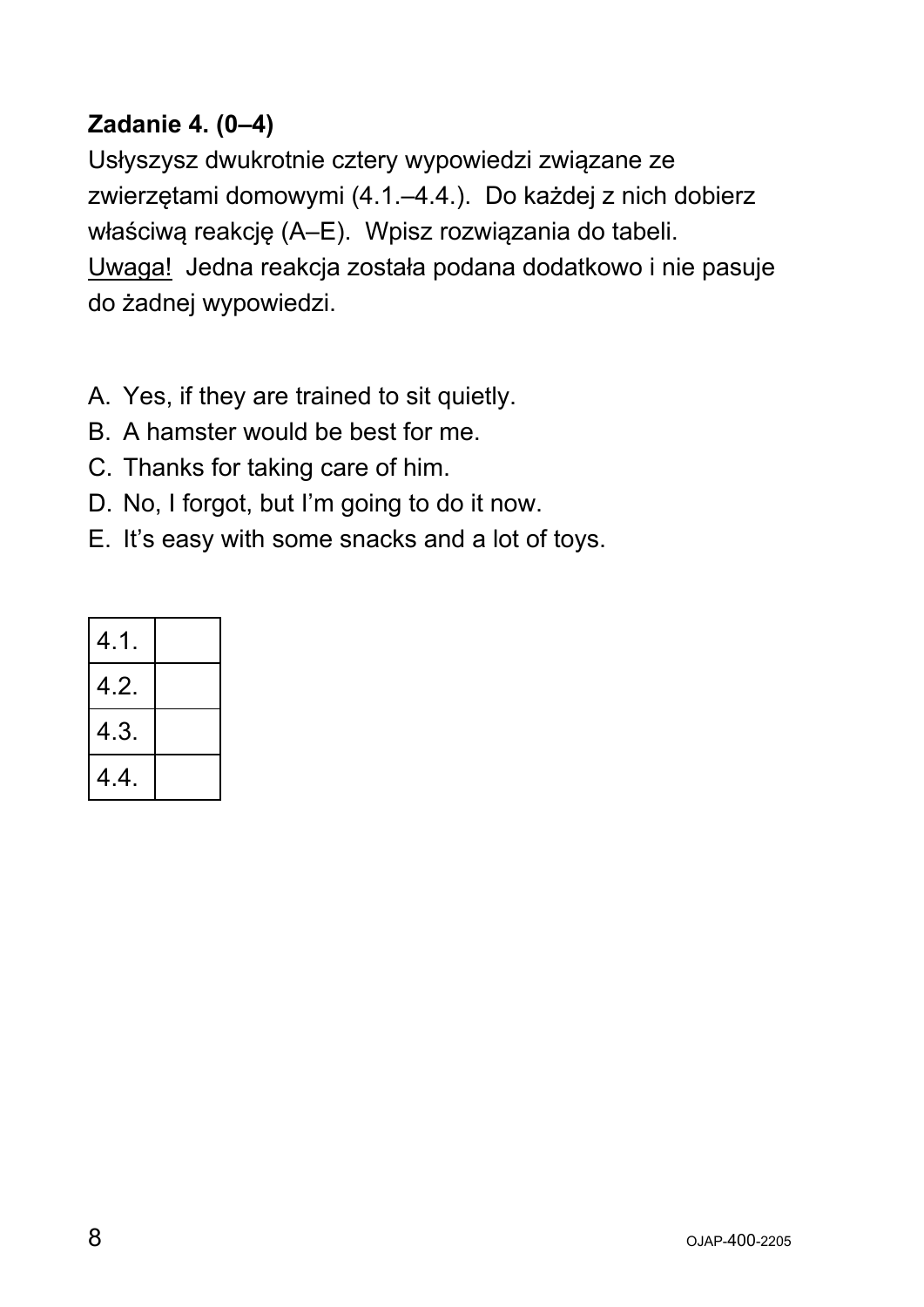#### **Zadanie 5. (0–4)**

Dla każdej z opisanych sytuacji (5.1.–5.4.) wybierz właściwą reakcję. Zakreśl jedną z liter: A, B albo C.

- 5.1. Twojemu koledze zepsuła się drukarka. Jak zaoferujesz mu pomoc?
- A. Can I borrow your printer?
- B. Would you like to use my printer?
- C. Which printer did you break?
- 5.2. Twoja koleżanka wybiera się na łyżwy. Jak zaproponujesz wspólne wyjście?
- A. Why don't we go skating together?
- B. Do you know how to skate?
- C. Are these your skates?
- 5.3. Kolega prosi Cię o pomoc w rozwiązaniu zadania. Jak mu odmówisz?
- A. I'm afraid that's not true.
- B. Excuse me, but I don't know him.
- C. I'm sorry, I don't know how to do it.
- 5.4. Twoja koleżanka mówi, że czuje się już lepiej. Jak wyrazisz swoje zadowolenie?
- A. I hope you've enjoyed it.
- B. I think I'm very well, thanks.
- C. I'm glad to hear it.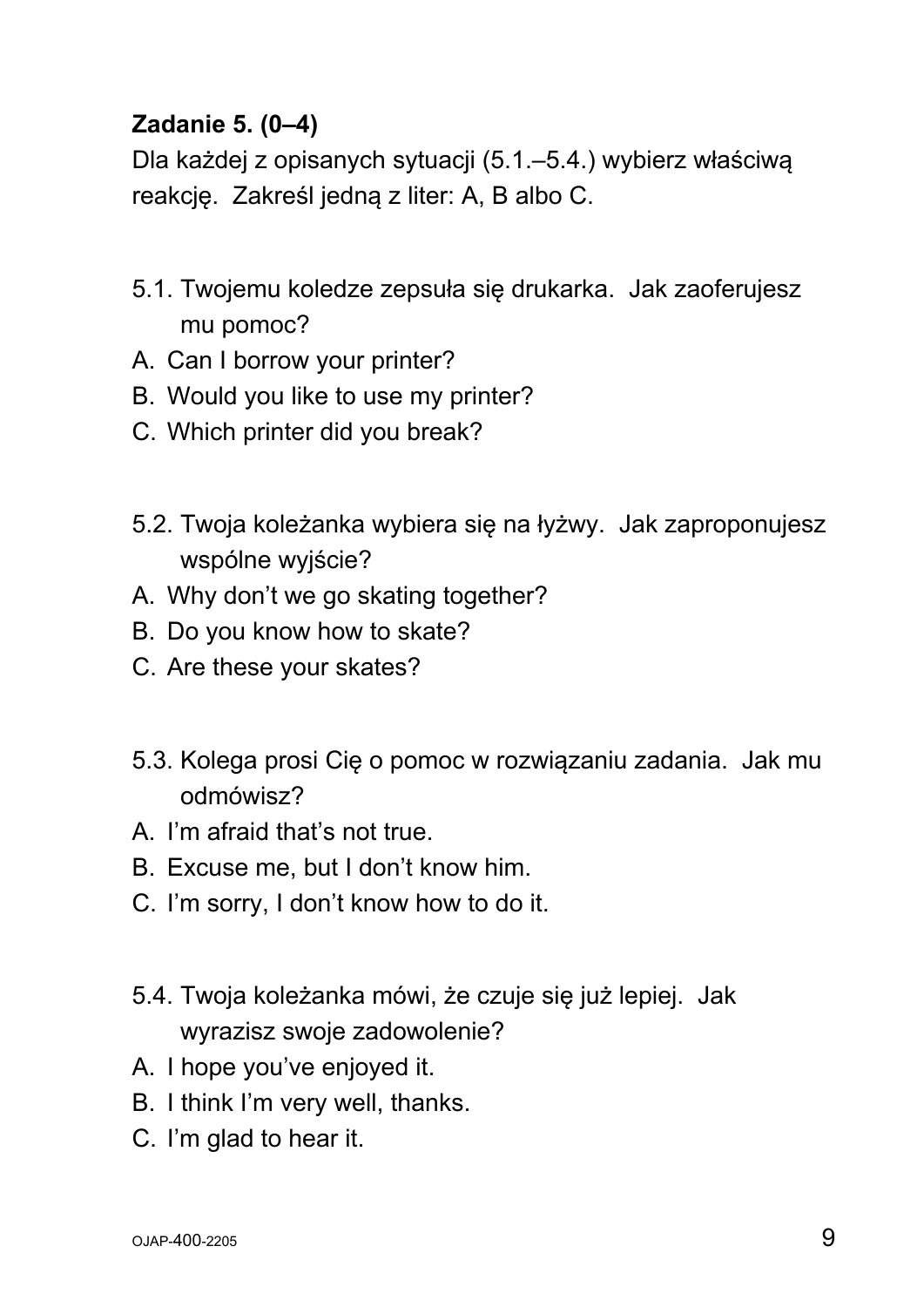#### **Zadanie 6. (0–2)**

Uzupełnij dialogi 1. i 2. Wpisz w każdą lukę (6.1.–6.2.) brakujący fragment wypowiedzi, tak aby otrzymać spójne i logiczne teksty. Luki należy uzupełnić w języku angielskim. Uwaga! W każdą lukę możesz wpisać maksymalnie trzy wyrazy.

Dialog 1.

- X: It's the best comedy I've seen this year!
- Y: Really? 16.1. The one we saw last week was much better.

Dialog 2.

- X: Your sister looks younger than you. 6.2. \_\_\_\_\_\_\_\_\_\_\_\_\_\_\_\_\_\_\_\_\_\_\_\_\_\_\_\_ she?
- Y: Sixteen. It was her birthday last Saturday.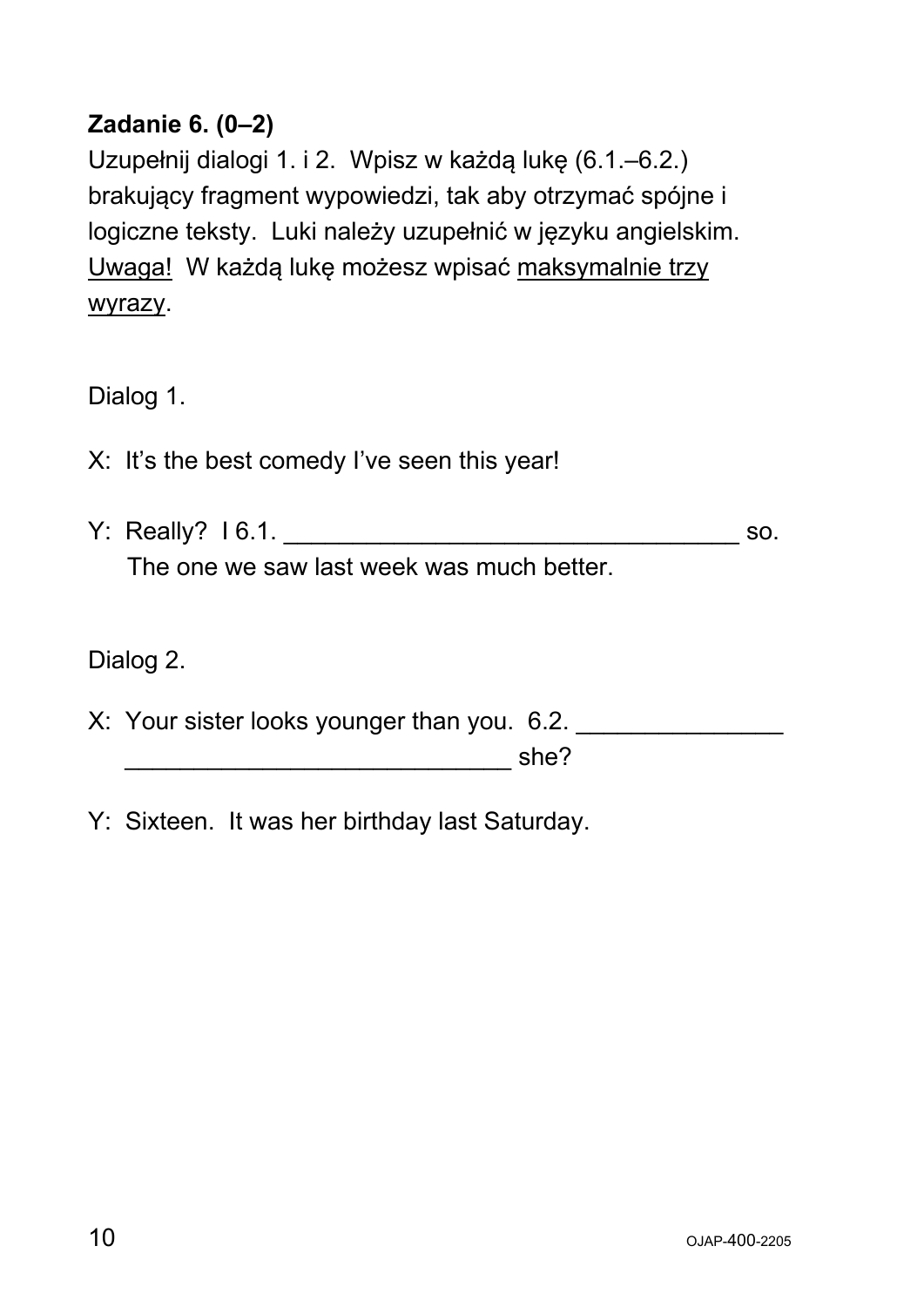## **Zadanie 7. (0–4)**

Przeczytaj teksty. W zadaniach 7.1.–7.4. z podanych odpowiedzi wybierz właściwą, zgodną z treścią tekstu. Zakreśl jedną z liter: A, B albo C.

John,

I've left some money on the kitchen table. It's for the books Dad ordered, but he will be at work all day. The postman will deliver the parcel early this afternoon. Could you please give him the money?

Mum

- 7.1. Mum asks John to
- A. order the books for her.
- B. give Dad money for the books.
- C. pay the postman for the books.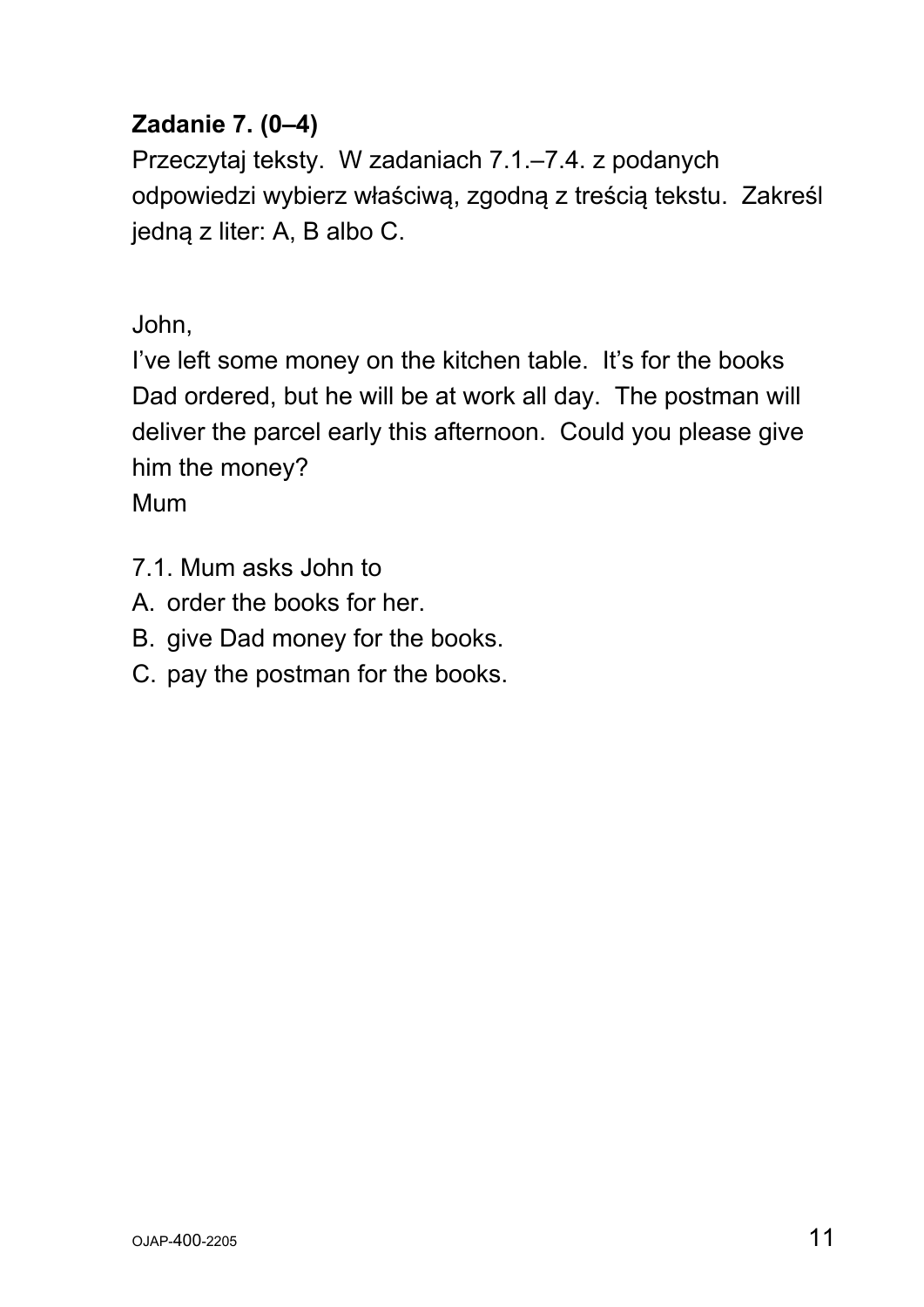Dear All,

We are preparing a surprise class photo book with short notes about every pupil. If you want one for your child, the cost is £20. I will collect the money after the meeting next week. Don't forget to send a photo of your son or daughter to secret.album@mail.com. This is also a surprise for the teachers, so please don't say anything about it to Miss Jackson. Best,

Paul Wilson

- 7.2. This email was sent to
- A. parents.
- B. teachers.
- C. students.

White Mountain path

Take this path only if you

- have studied the map of the area carefully
- have proper shoes
- have extra clothes and food in your backpack.

Turn back at the first sign of bad weather.

Emergency phone number: 911

- 7.3. The author of this text
- A. recommends climbing in the mountains.
- B. offers some equipment for sale.
- C. gives some instructions.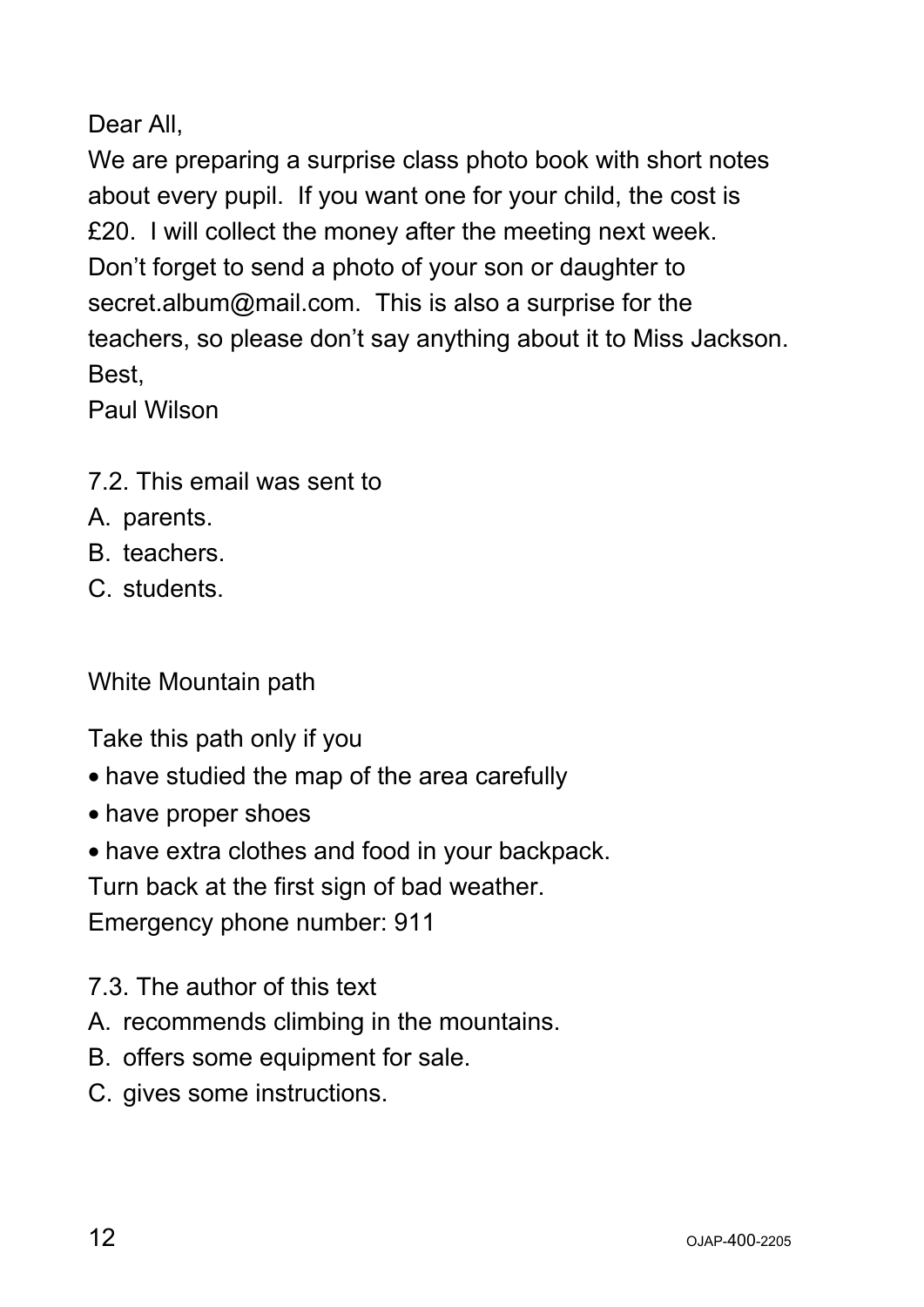## Friday, 15<sup>th</sup> August

Today was my last day in Greece. In the morning I went shopping for souvenirs. I saw a pair of beautiful earrings in one shop. The shop assistant spoke English and he told me how much he wanted me to pay for them. They were quite cheap. I decided to buy them later after looking around the other shops.

When I went back to the first one, I got a nasty surprise. This time the earrings cost more than before. I was a bit disappointed.

Mia

- 7.4. Mia writes about
- A. a present she received in Greece.
- B. a change in the price of a product.
- C. a language problem she had when she was shopping.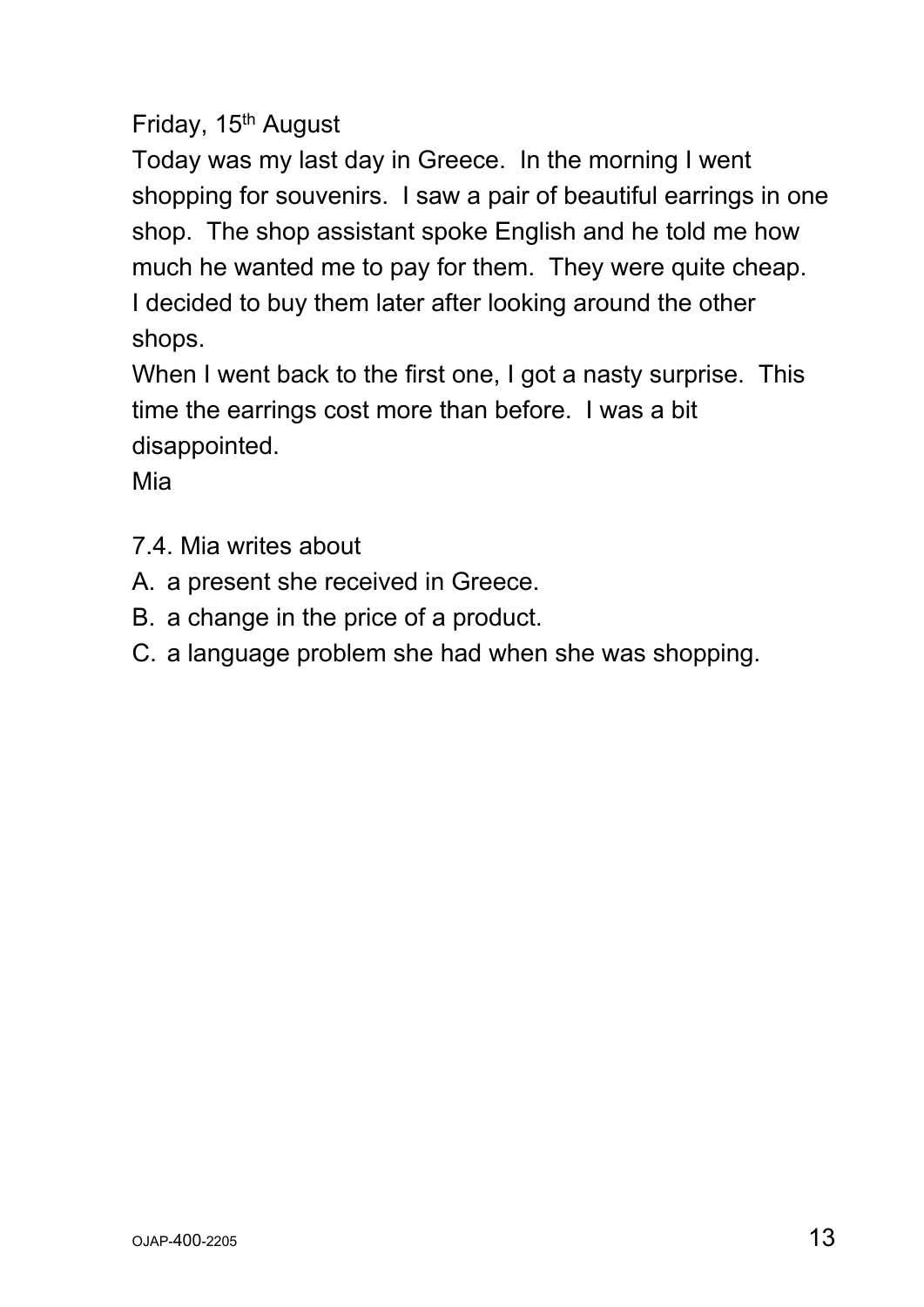#### **Zadanie 8. (0–3)**

Przeczytaj tekst, z którego usunięto trzy zdania. Wpisz w każdą lukę (8.1.–8.3.) literę, którą oznaczono brakujące zdanie (A–D), tak aby otrzymać spójny i logiczny tekst.

Uwaga! Jedno zdanie zostało podane dodatkowo i nie pasuje do żadnej luki.

#### The history of Lego

It all started in Denmark, over a hundred years ago, with a man called Ole Kirk Christiansen. He had a shop where he sold things made of wood such as chairs and stools. 8.1. That's why Ole started making wooden toys, which were much cheaper. He called them "Lego" because it sounds similar to the Danish "leg godt", which means "play well". They became very popular. However, a few years later something terrible happened. 8.2. But he didn't give up. He rebuilt it and had a brilliant idea. He started making a completely new kind of toy, which he also called "Lego". 8.3. It was a huge success! Now, thanks to Ole, kids around the world develop their creativity with Lego.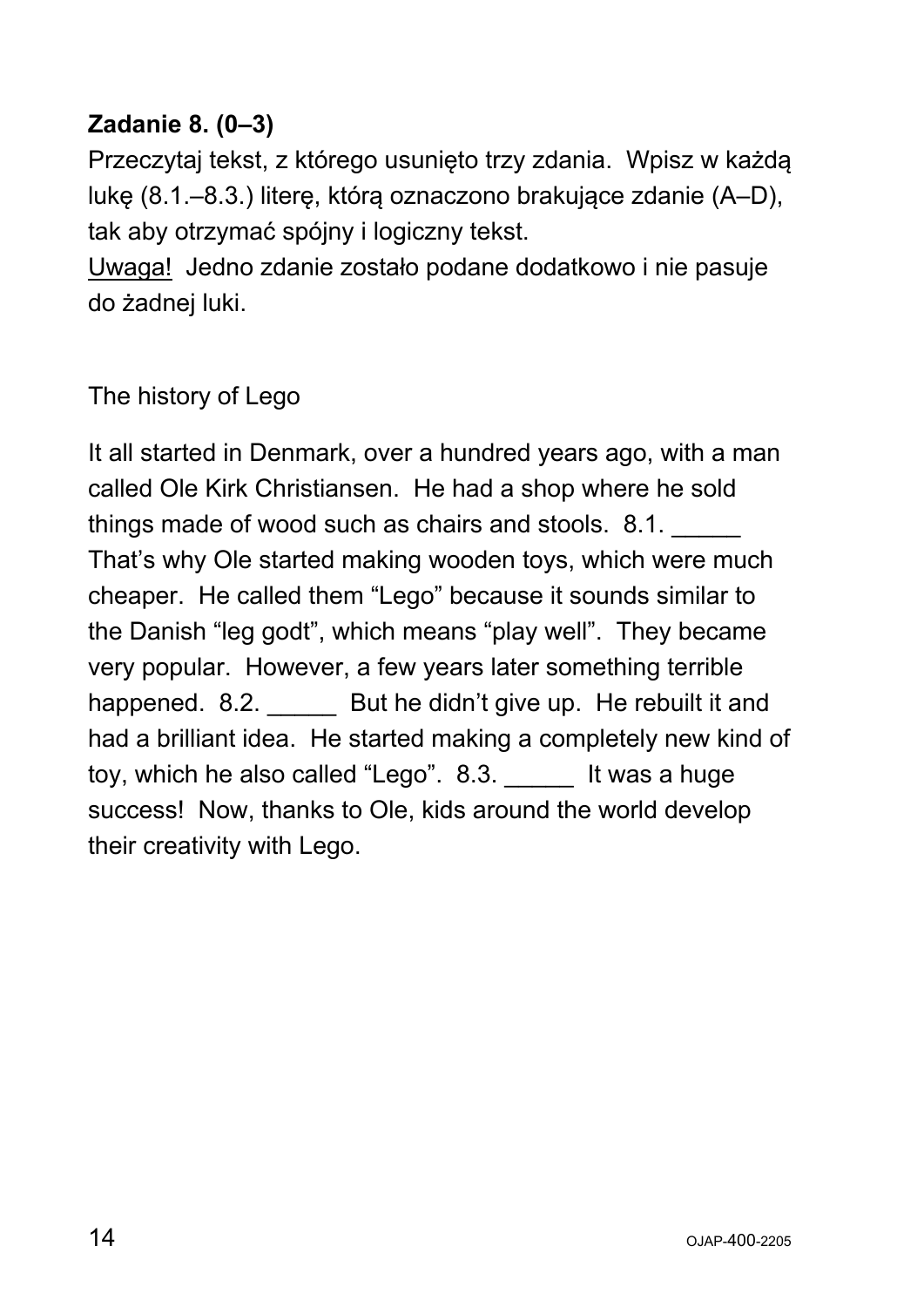- A. It was a set of small plastic bricks that children could connect to build little houses.
- B. But times were hard and people didn't have much money for furniture.
- C. Ole was born in Denmark in 1891.
- D. A fire destroyed Ole's toy shop almost completely.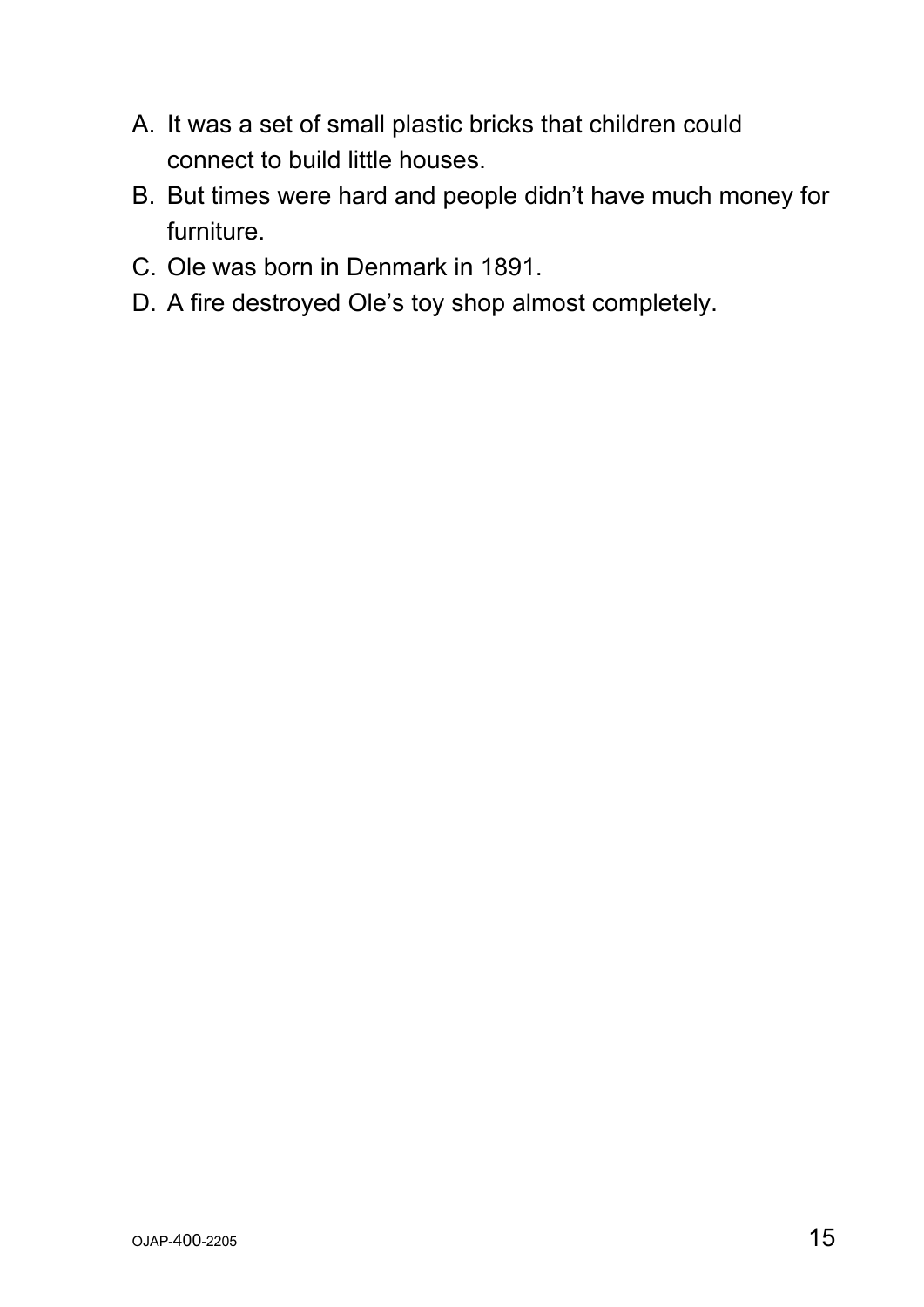#### **Zadanie 9. (0–4)**

Przeczytaj trzy oferty kursów (A–C) oraz zdania 9.1.–9.4. Do każdego zdania dopasuj właściwą ofertę. Wpisz rozwiązania do tabeli.

Uwaga! Jedna z ofert pasuje do dwóch zdań.

#### A.

Learn to juggle

This course is for people who want to learn how to juggle. Before starting the course you'll need to buy a set of juggling balls. There are 40 juggling lessons in the course. You can attend the first 3 lessons for free as a guest. The lessons are on Fridays at 7 p.m. They start on  $16<sup>th</sup>$  January.

B.

#### How to draw eyes

During this course you will learn how to draw eyes in detail. These classes are for people who have done the general course in face drawing first. The course begins on 1<sup>st</sup> December and we will meet every Tuesday and Saturday. You'll get a 15% discount if you register by 15<sup>th</sup> November. Don't buy drawing paper and pencils before the course – during the first lesson we'll tell you what is necessary for the classes.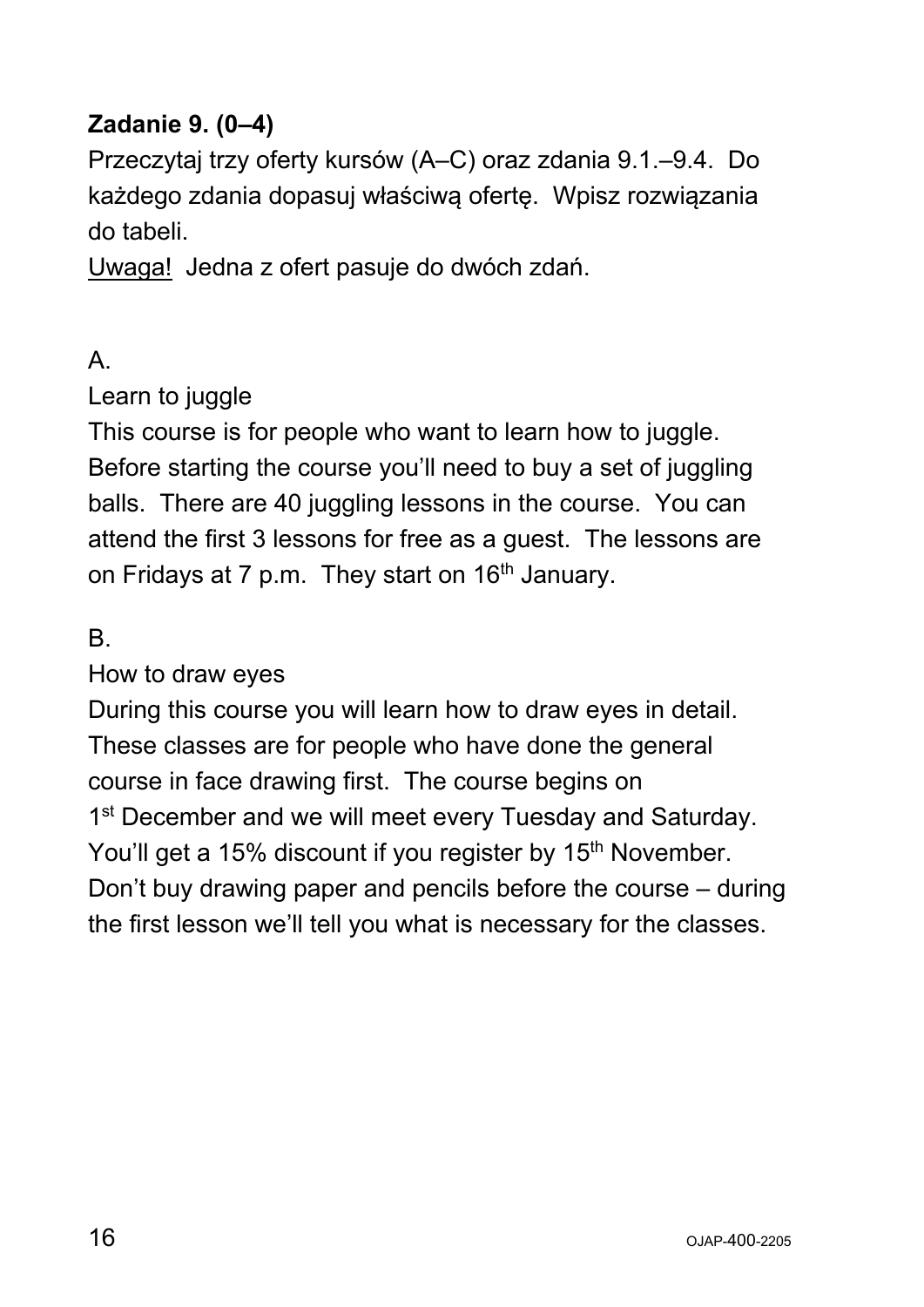#### C.

Take a great shot

Our photography course is designed for teens who are new to the world of photography. You will learn about camera settings and how to use light. The camera in your smartphone is enough for the course, so if you haven't bought a professional one yet, don't worry! Register before the end of this month and save £50. Our video lessons are already available, so when you get the course password, you can watch them whenever you want. Are you ready for your photo adventure?

| 9.1. Before taking part in this course, you have to       |  |
|-----------------------------------------------------------|--|
| complete another course.                                  |  |
| 9.2. The classes take place once a week.                  |  |
| 9.3. You can decide when you want to start the course.    |  |
| 9.4. After the course starts you'll get information about |  |
| what you need to buy.                                     |  |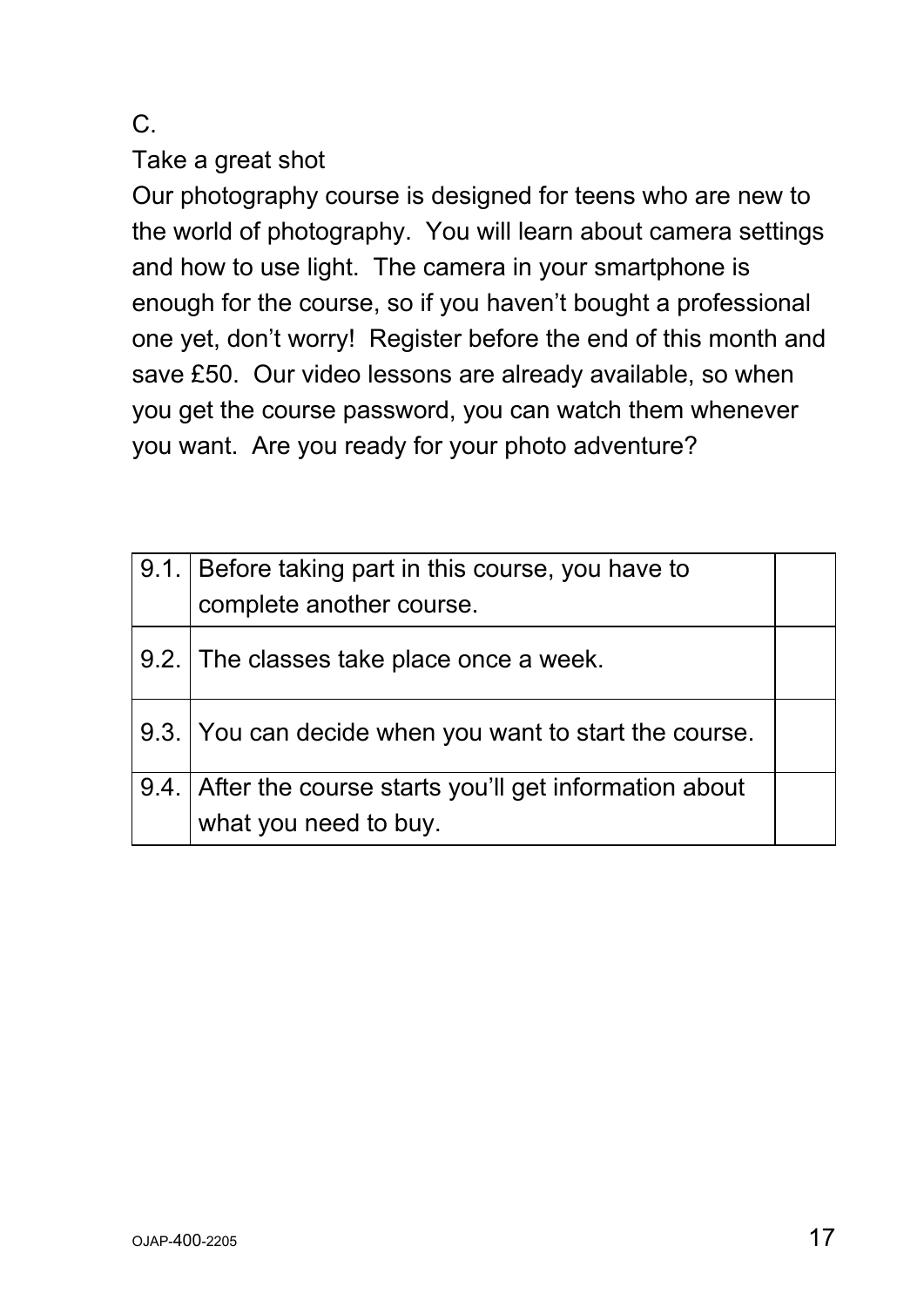## **Zadanie 10. (0–3)**

Przeczytaj teksty 1. i 2. Uzupełnij w e-mailu Wojtka luki 10.1.–10.3. zgodnie z treścią tekstów, tak aby jak najbardziej precyzyjnie oddać sens podanych informacji. Luki należy uzupełnić w języku polskim.

Tekst 1.

Bubble Football Party

Bubble Football is similar to traditional football. The only difference is that you play inside large bubbles! You are allowed to bump into each other. Sounds like fun?

- £99 per hour the price includes fourteen bubbles (one for each player), two goals and a football.
- Order Bubble Football for a minimum of two hours and get free orange juice for all the players.
- Our party menu (£9 per person) includes: salad, sandwiches and pizza.
- You can also order a birthday cake (price depending on size). There is no better party than a Bubble Football Party!

Tekst 2.

Dear Wojtek,

I am pleased you would like us to organise your birthday party. Here are the answers to your questions. The best places to play Bubble Football are parks or playgrounds. But a beach is also possible, if you would like to have the party there. A party for 22 people is no problem. We can bring more than the standard number of bubbles, but you will have to pay £11 for each extra bubble.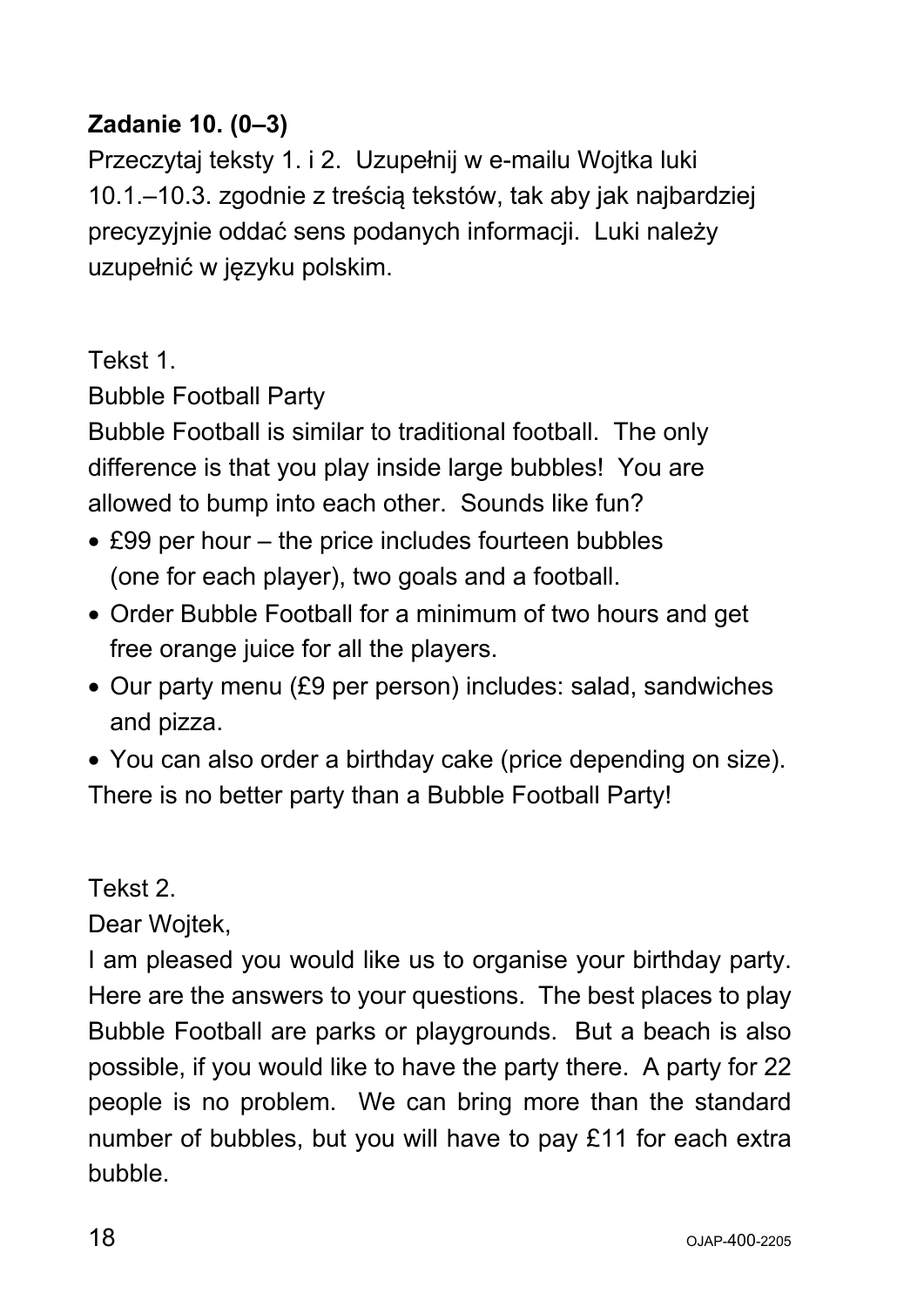I look forward to hearing from you. Best wishes, Robin Kean Manager of Bubble Football Party Company

E-mail Wojtka

Cześć Piotrek!

Bardzo się cieszę, że przyjeżdżasz do Brighton na moje urodziny. Ich główną atrakcją będzie Bubble Football. To gra w piłkę nożną, podczas której uczestnicy zakładają na siebie ogromne kule. Powinno być super! Nie byłem pewien, gdzie te urodziny zorganizować, więc napisałem do firmy organizującej przyjęcia, czy moja impreza może się odbyć

10.1. \_\_\_\_\_\_\_\_\_\_\_\_\_\_\_\_\_\_\_\_\_\_\_\_\_\_\_\_\_\_. Odpisali, że to miejsce jest OK. Zaprosiłem całą klasę, ale będziemy musieli

się wymieniać, ponieważ jednocześnie może grać

10.2. **10.2** and the state of the state of the state of the state of the state of the state of the state of the state of the state of the state of the state of the state of the state of the state of the state of the state

w standardowej cenie, a opłata za dodatkowe jest dość wysoka. Zarezerwowałem nam trzy godziny gry.

Do jedzenia będą pizza, kanapki i sałatka, a dodatkowo dostaniemy 10.3. **Exercise 10.3** and the set of the set of the set of the set of the set of the set of the set of the set of the set of the set of the set of the set of the set of the set of the set of the set of the set o

za darmo.

Pozdrawiam

Wojtek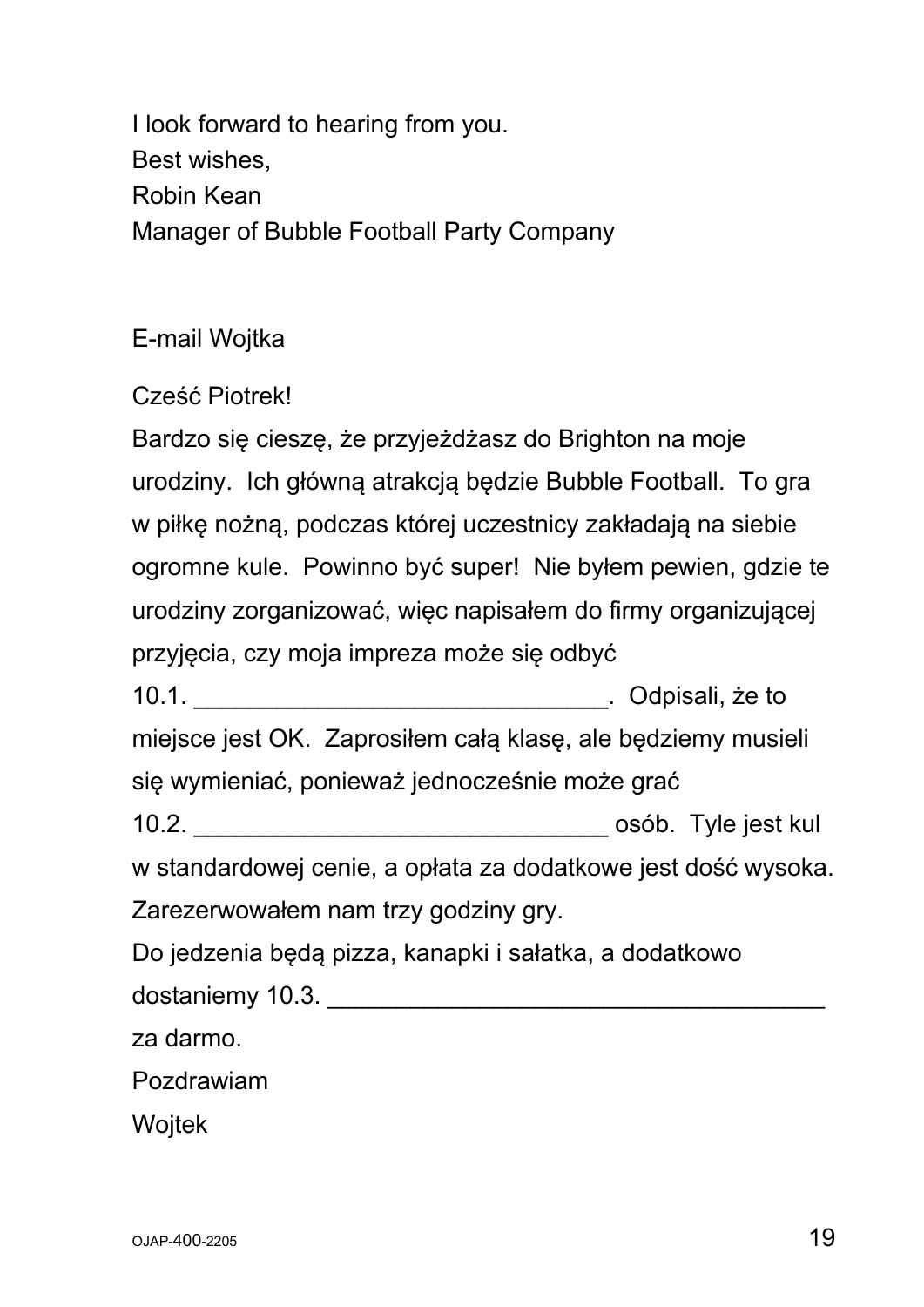# **Zadanie 11. (0–3)**

Przeczytaj tekst. Spośród wyrazów podanych w ramce wybierz te, które są poprawnym uzupełnieniem luk 11.1.–11.3. Wpisz odpowiednią literę (A–F) obok numeru każdej luki.

Uwaga! Trzy wyrazy zostały podane dodatkowo i nie pasują do żadnej luki.

| A. bring           |
|--------------------|
| <b>B.</b> business |
| C. order           |
| D. popular         |
| E. product         |
| F. cheaper         |

A new era in shopping

Will traditional shops disappear? Recent research suggests they will not! Offline shopping is still the most 11.1. **Example 11.1** you want to buy everyday groceries like milk and bread. But many companies have started offering "online to offline" options. For example, you can 11.2*.* \_\_\_\_\_ something online and pick it up from a shop in your area. It's as simple as that. Also, if you don't like a 11.3. you have bought online, you can go to a traditional shop to return it and get your money back. The key to success is to make life easy for customers.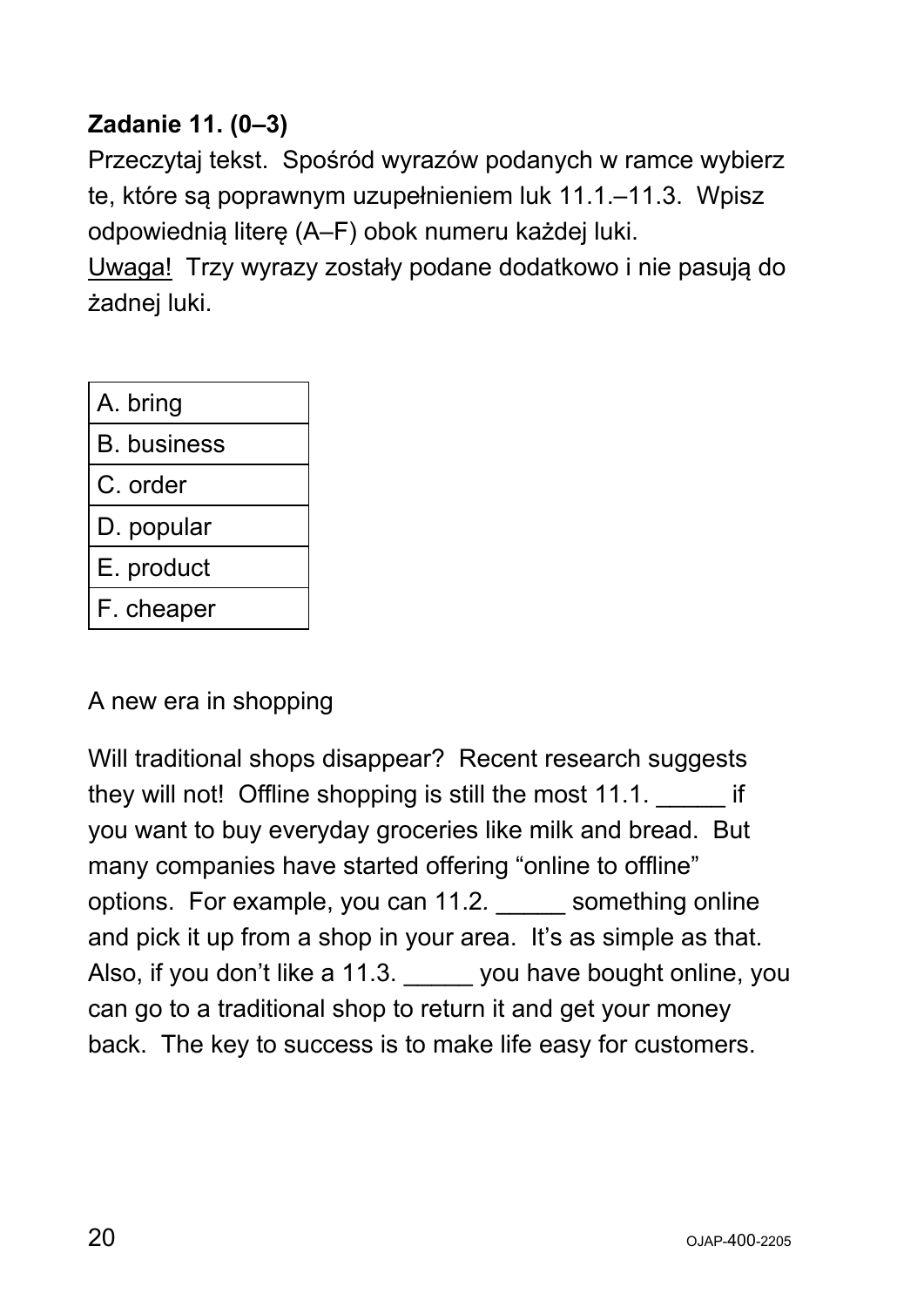#### **Zadanie 12. (0–3)**

Przeczytaj tekst. Wybierz poprawne uzupełnienie luk 12.1.–12.3. Zakreśl jedną z liter: A, B albo C.

Ice cream for a smile

Do you like ice cream? Many people do, 12.1. \_\_\_\_\_ it is sweet and makes you smile. Now a special ice cream machine can make people even happier. It has a special camera and when you come close to it, your image appears on a screen. Then, you just have to show 12.2. Smile you can possibly manage. After that you can choose your ice cream – and you get it for free. The machine first appeared at a music festival in Portugal. It was 12.3. \_\_\_\_\_\_ a great hit that its producers are thinking about making more of their ice cream machines soon.

- 12.1.
- A. or
- B. but
- C. because
- 12.2.
- A. big
- B. bigger
- C. the biggest
- 12.3.
- A. such
- B. what
- C. so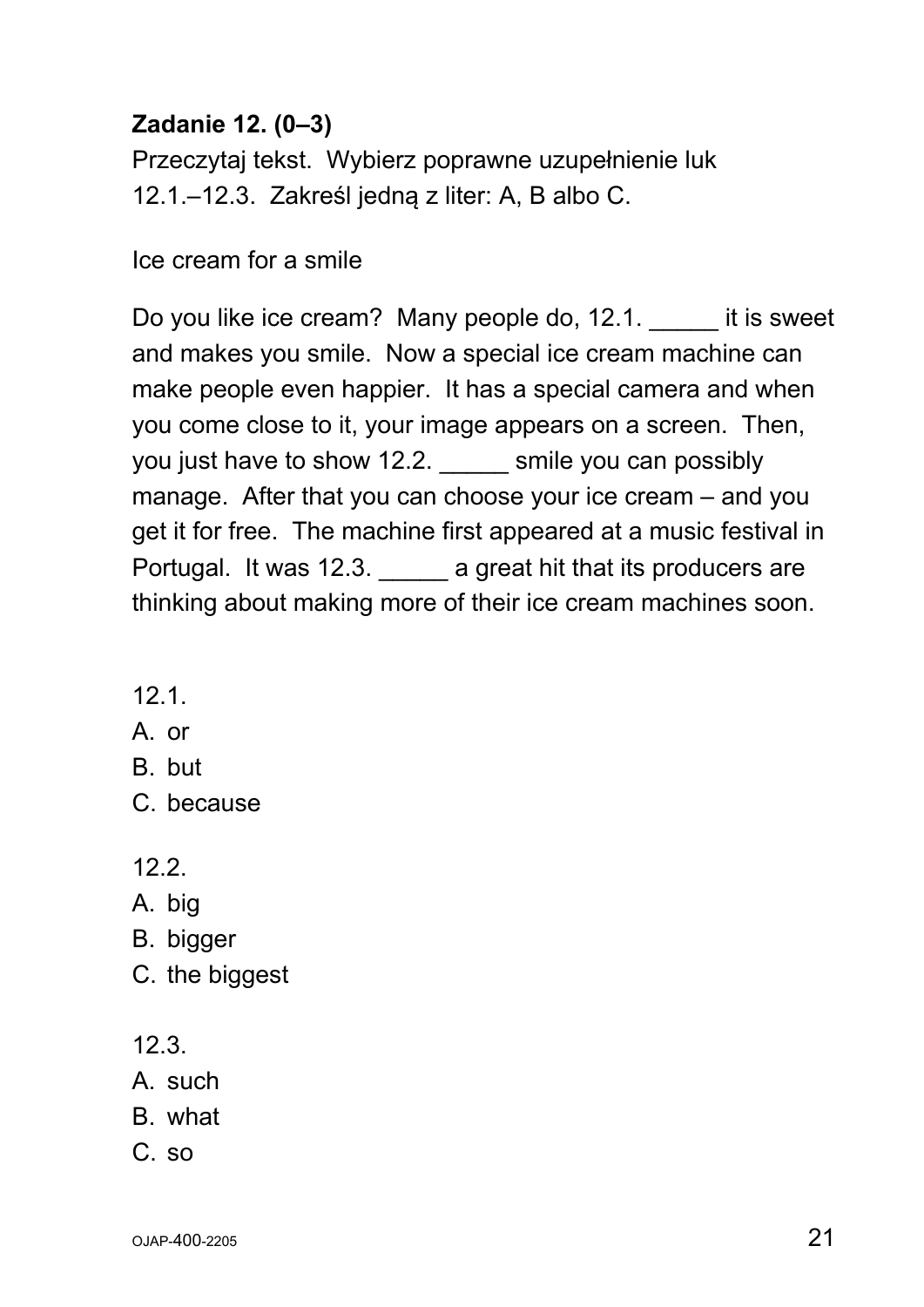#### **Zadanie 13. (0–3)**

Wykorzystując wyrazy podane WIELKIMI literami, uzupełnij każde zdanie z luką, tak aby zachować sens zdania wyjściowego (13.1.–13.3.). Wymagana jest pełna poprawność ortograficzna i gramatyczna wpisywanych fragmentów zdań. Uwaga! Nie zmieniaj formy podanych wyrazów. W każdą lukę możesz wpisać maksymalnie cztery wyrazy, wliczając w to wyraz już podany.

13.1. Spiders don't frighten me any more.

| <b>AFRAID</b>     |  |  |
|-------------------|--|--|
|                   |  |  |
| spiders any more. |  |  |

13.2. The cheetah is the fastest animal on Earth.

#### AS

| There's no animal on Earth |  |
|----------------------------|--|
|----------------------------|--|

the cheetah.

13.3. People play football all over the world.

PLAYED

Football \_\_\_\_\_\_\_\_\_\_\_\_\_\_\_\_\_\_\_\_\_\_\_\_\_\_\_\_\_\_\_\_\_\_\_\_\_\_\_

all over the world.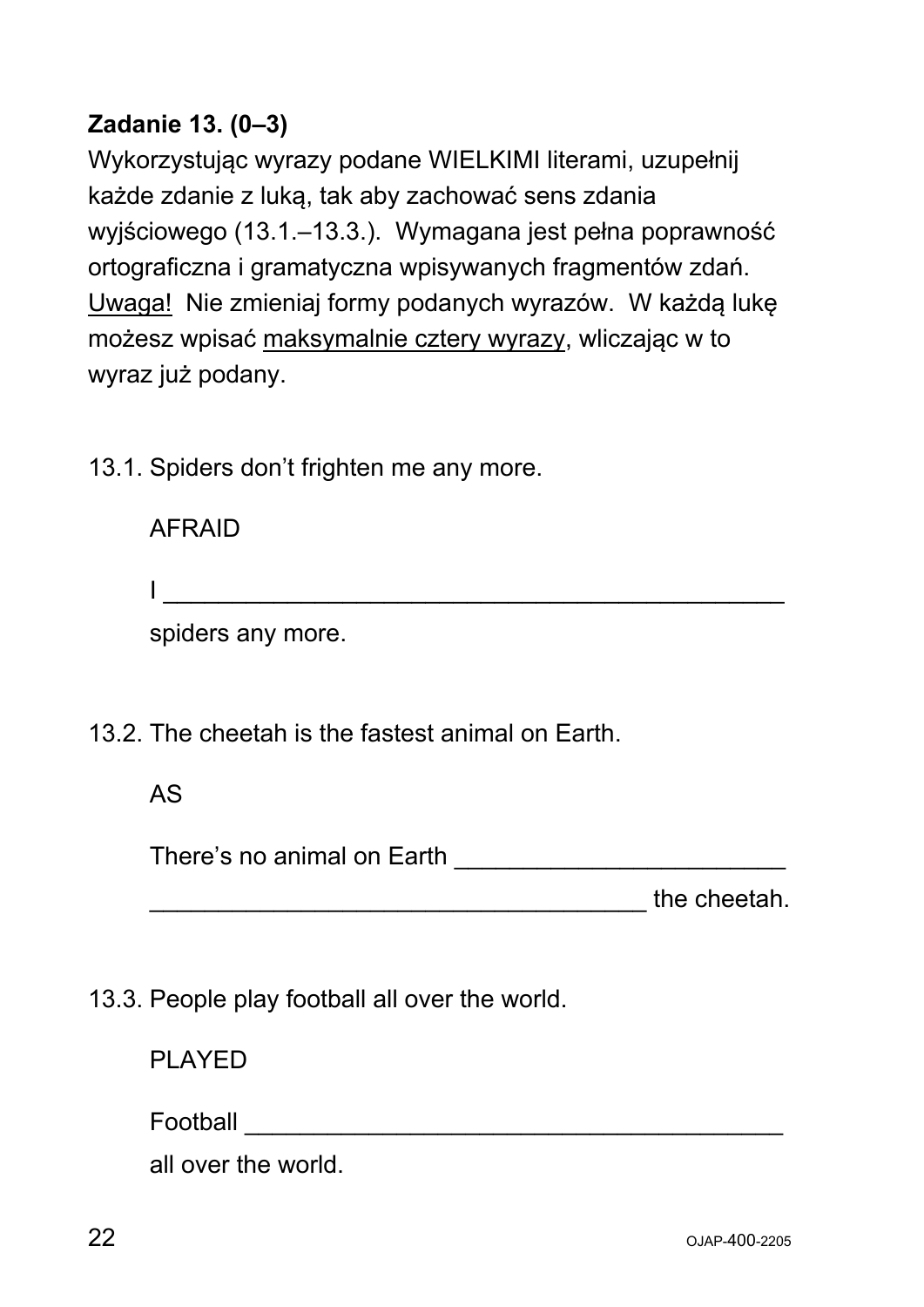# **Zadanie 14. (0–10)**

Twój telefon komórkowy się zepsuł. W e-mailu do kolegi z Anglii:

- opisz, w jakich okolicznościach zepsuł się Twój telefon
- wyjaśnij, dlaczego niedziałający telefon jest dla Ciebie kłopotem
- poinformuj, co zamierzasz zrobić, aby mieć nowy telefon.

Napisz swoją wypowiedź w języku angielskim. Podpisz się jako XYZ.

Rozwiń swoją wypowiedź w każdym z trzech podpunktów, tak aby osoba nieznająca polecenia w języku polskim uzyskała wszystkie wskazane w nim informacje. Pamiętaj, że długość wypowiedzi powinna wynosić od 50 do 120 wyrazów (nie licząc wyrazów podanych na początku wypowiedzi). Oceniane są: umiejętność pełnego przekazania informacji, spójność, bogactwo językowe oraz poprawność językowa.

# **CZYSTOPIS**

Hi Jack,

Something is wrong with my mobile phone!

………………………………………………………………………… ………………………………………………………………………… ………………………………………………………………………… ………………………………………………………………………… …………………………………………………………………………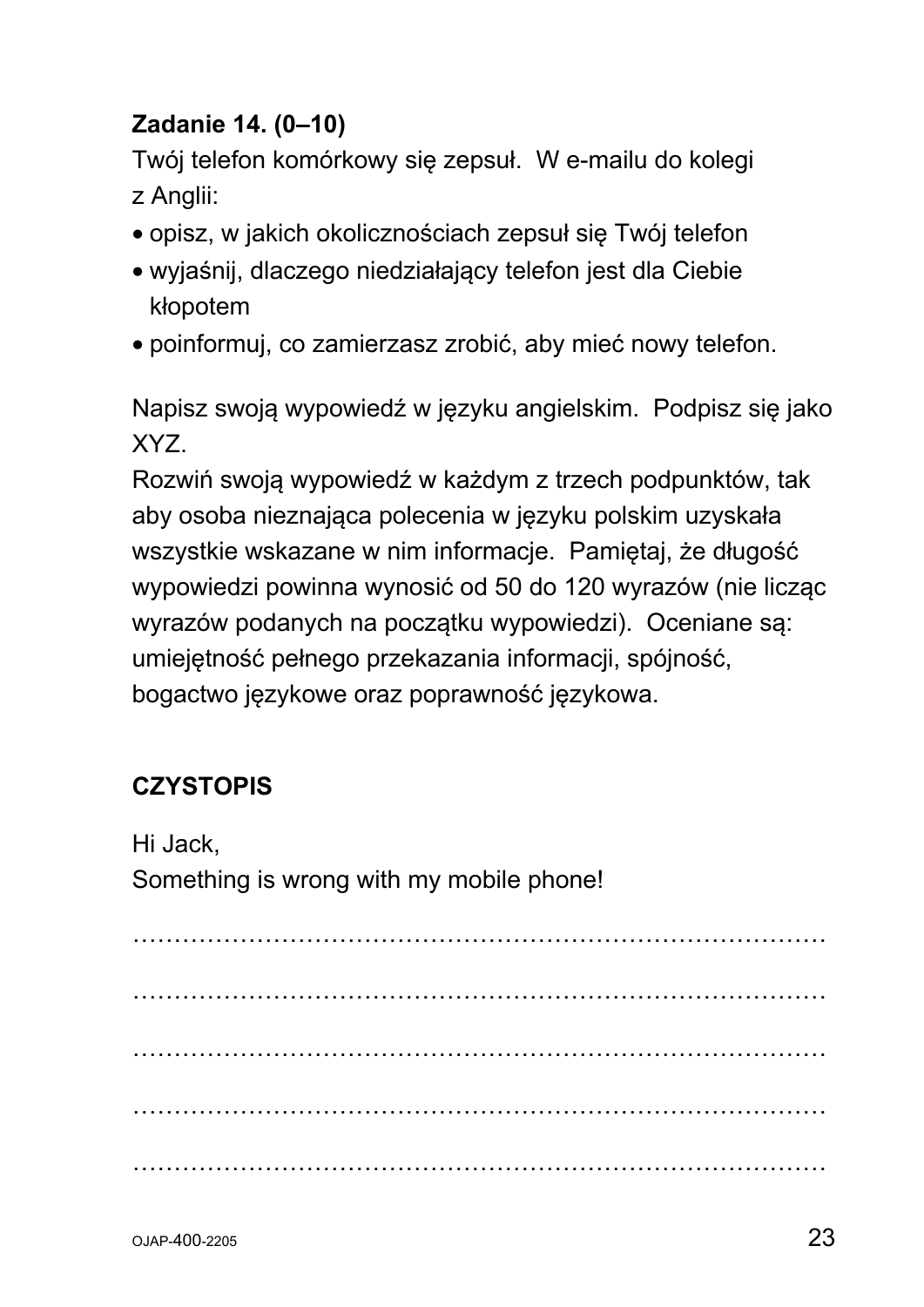|                   | treść |  |   |   |  | spójność<br>i logika<br>wypowiedzi |  |   | zakres<br>środków<br>językowych |  | poprawność<br>środków<br>językowych |  |  | <b>RAZEM</b> |  |
|-------------------|-------|--|---|---|--|------------------------------------|--|---|---------------------------------|--|-------------------------------------|--|--|--------------|--|
| liczba<br>punktów |       |  | ⌒ | ⌒ |  |                                    |  | C |                                 |  |                                     |  |  | റ            |  |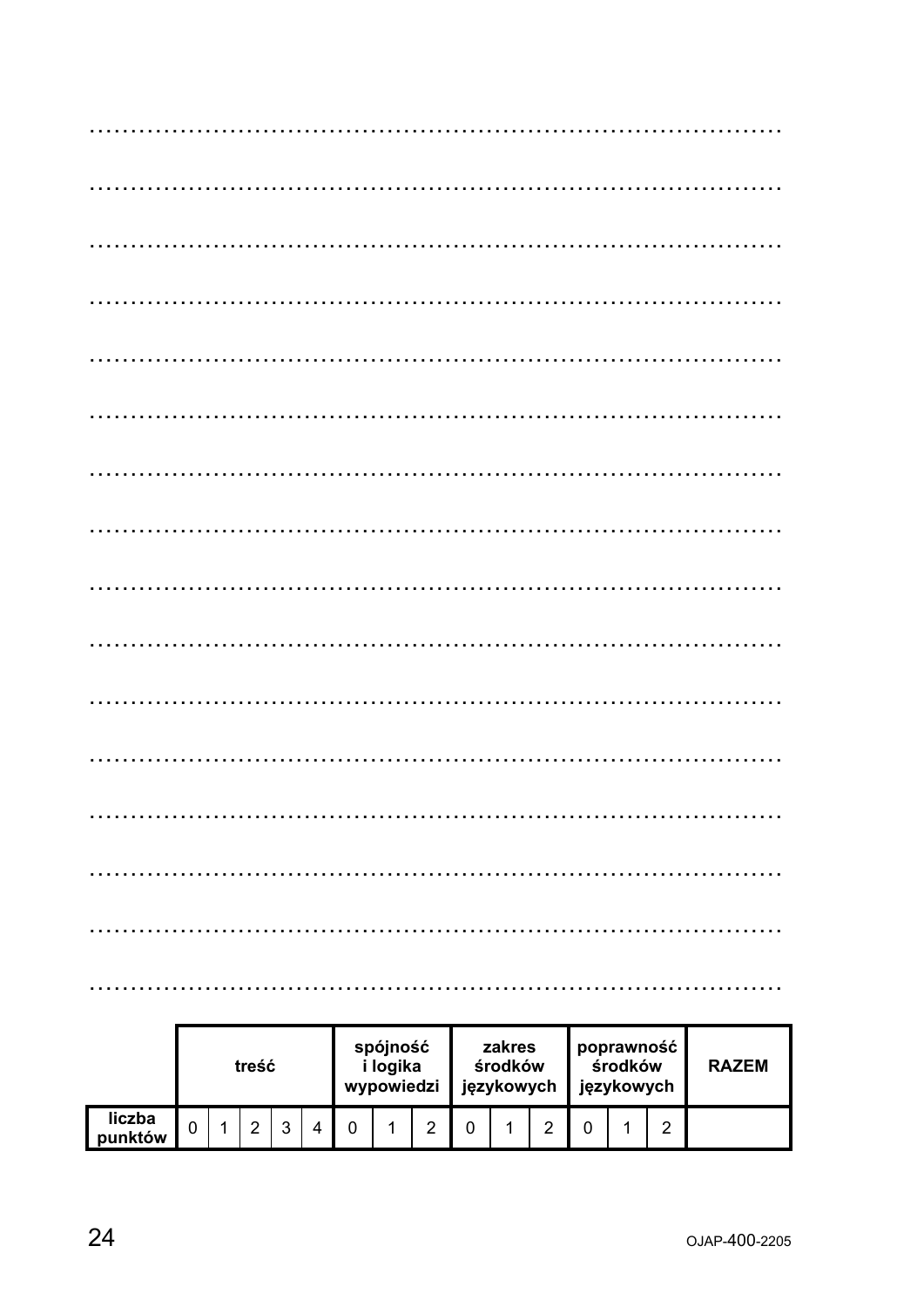**BRUDNOPIS (nie podlega ocenie)**